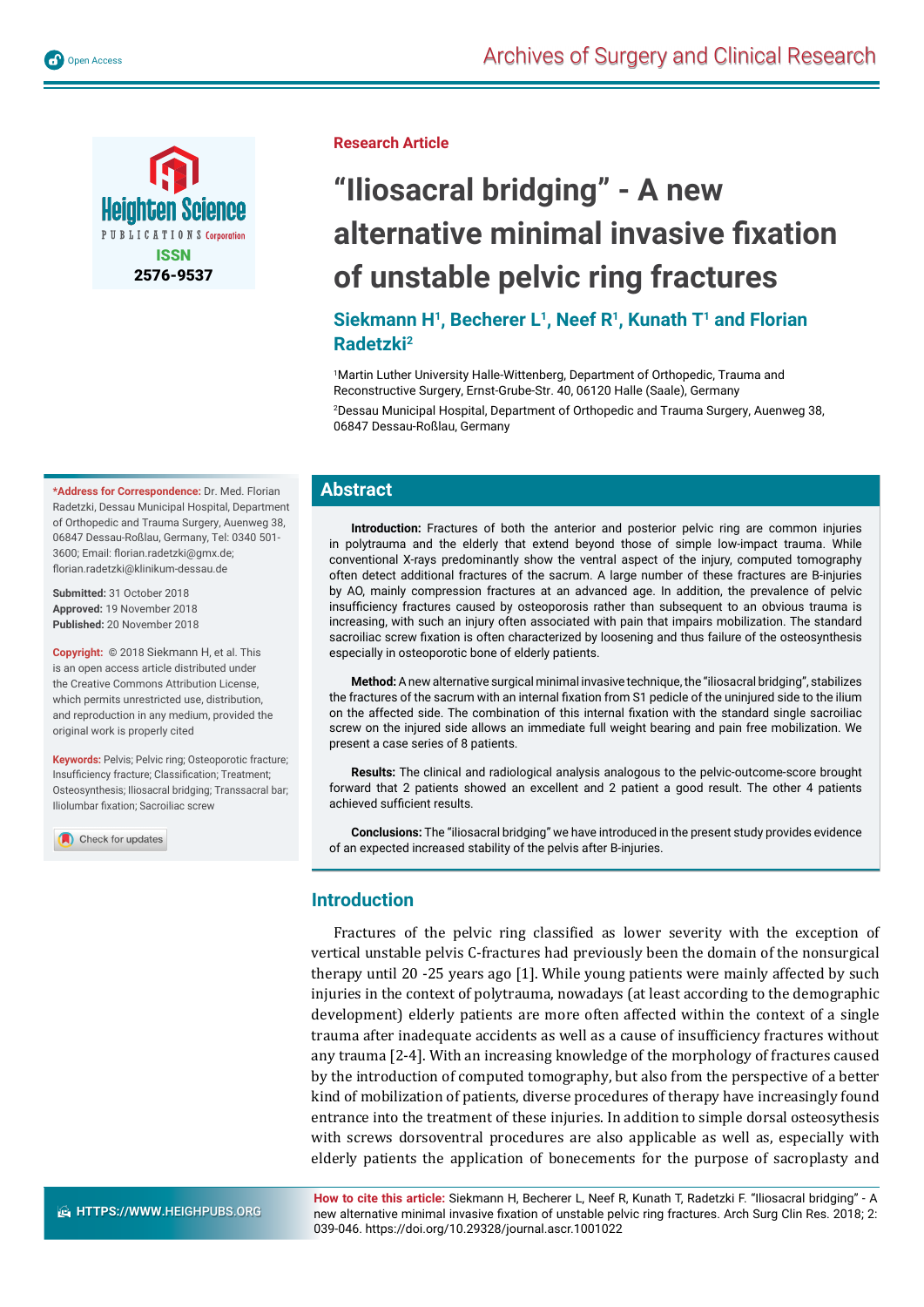

also within the cement augmentation of the used implants. The different risks and complications that are combined with these procedures have to be considered. The complex anatomy and diversity of shape of the posterior pelvic ring have a big influence on this. The sacroiliacal screw fixation with one screw still involves a high rate of loosening of the implants. The use of two screws is more complicated for the surgeon, with the risk of dislocated screws increasing. If there is a presence of a socalled sacrum dysplasia, it is rarely or not possible to insert an SI-screw, while the use of cement (sacroplasty, screw augmentation) over the last years has been shown to cause cement extravasation as well as (cement) embolism. In the present article, therefore, we introduce an alternative method to stabilize the horizontally unstable fractures of the pelvis. Based on numerous clinical cases and contemporary literature, we will attempt to summarize the advantages and limitations of this alternative approach.

## **Method**

By the end of 2010, our clinic had performed the isolated dorsal "iliosacral bridging" of the posterior pelvic ring, treating 11 patients (25-88 years old) that suffered fractures of the pelvic ring type B by AO. Cause of incident ranged from high energy trauma (e.g., following management of polytrauma) to a low energy single trauma (e.g, caused by a domestic fall). These fractures are cases of pelvis B-fractures type B2.1 or type B2.2 by AO [13], as well as transalare (zone1) or transforaminale (zone2) fractures of the sacrum by Denis [11]. All patients had sustained the fracture from a trauma, whereas no patient had an insufficiency fracture.

#### **Surgical technique**

Common prone position: Checking presentability throughout the usual planes under image converter. In the process, local anatomy (dorsal iliac ala, iliosacral joint and centre of femoral head on the injured side, pedicel SWK 1 on the healthy side) are marked (Figure 1) as well as the accesses (just lateral and kranial iliosacral joint and incision for the transiliosacral screw on the injured side, axial marking discreetly lateral of SWK 1-pedical on the healthy side). Starting with the transiliosacral screw, which has always been used so far as a fully threaded screw with washer (diameter 7,3 mm) in established cannulated technique. Attention regarding screw length, which must not irritate the subsequent placement of the polyaxial screw in pedicel S1 on the healthy side. The length of the screw is usually approximately 80-100mm. Now placement of the 1st polyaxial screw on the dorsal iliac crest of the injured side. For this purpose an approximately 5-7cm long slightly oblique incision is placed around 1 cm cranial and parallel to the Crista iliaca. The fascia is cut off sharply straight above its attachment at the iliac crest. Because the polyaxial screws under the soft tissue on the iliac crest can dorsally be prominent, it is necessary to prepare with the Luer a groove of approximately  $1.5 \times 1.5 \times 1.0$ cm. The screw may be placed at the inner side of the iliac crest in order to reduce the extent of soft tissue exposure. From here the preparation of screw deposit by use of a blunt awl is done towards the center of the femoral head. Especially within the osteoporotical bone, the cancellous bone is easy to feel with the help of the awl and therefore the proper preparation generally perceptible. Basically the position of the screw is controlled on all sides by the palpation probe after preparation. In the case of unclear findings, then to control the position an intraoperative ϐluoroscopy tangential to the Ala ossis ilium, can be performed while the awl or palpation probe are in place. Placement of the 2nd polyaxial screw (usually 100-120mm) in the position described by Schildhauer [31,32]. Longitudinal incision and preparation above the pedicel SWK1 on the healthy side: Preparation of the screw position with the help of a sharp and blunt awl, whereas the 2nd sacral cortex is perforated in order to get a better fixation. Open the pedicle using a pedicle probe. Screws of 40-50mm length according to the anatomy are used [33]. Tunneling of the muscles between the inserted screws: Assembling of the slightly curved rods via connector and wound closure (Figure 2).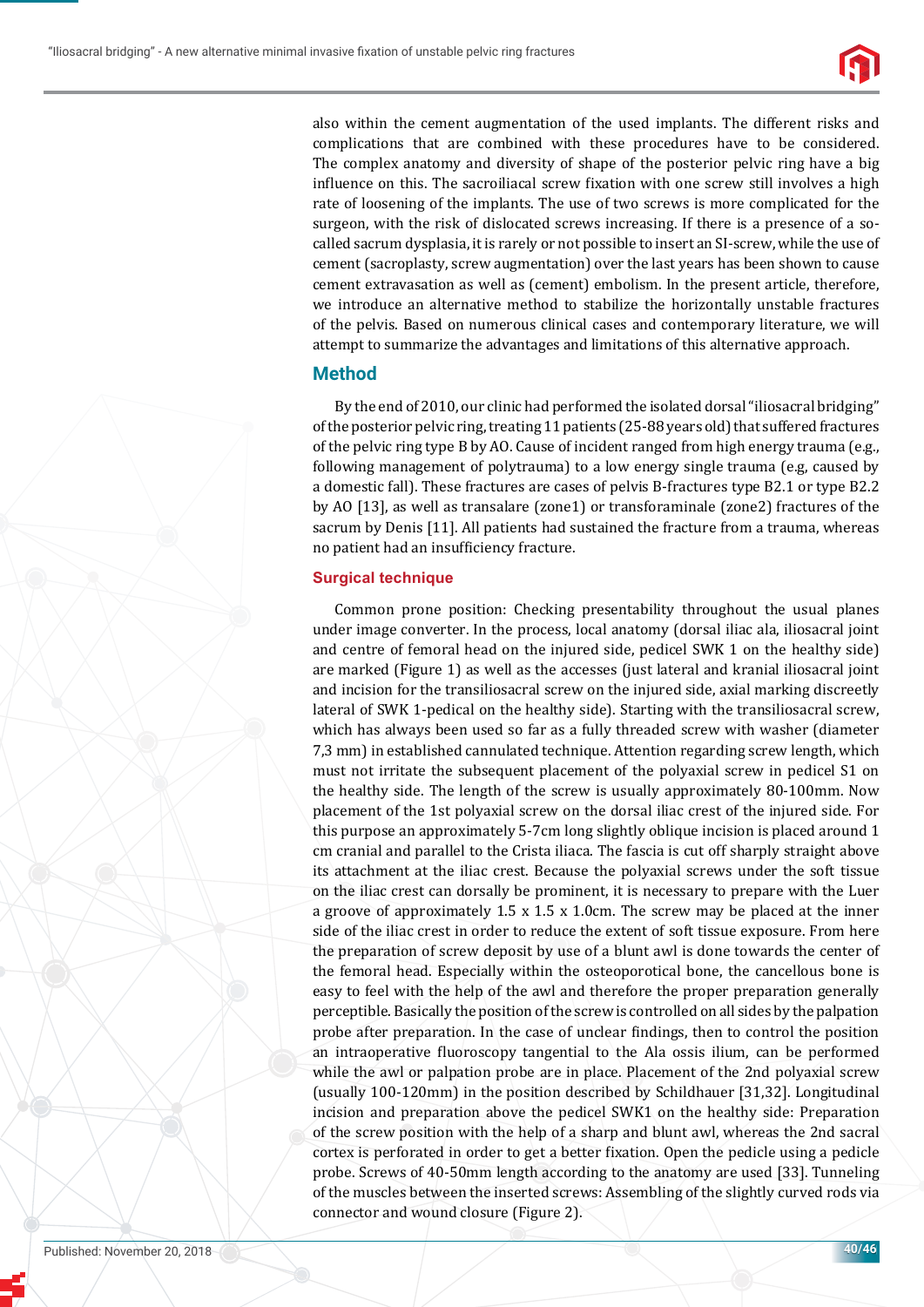

#### **Postoperative care**

Up until this point, the mobilization of patients took place under professional physiotherapy with immediate full weight bearing which included the injured side. Prophylaxis against thrombosis as well as analgesia. Radiological control after 1 day and 2+6 weeks postoperative (Figures 3a-d). Removal of material only in younger patients.

In order to analyze outcomes and recognize the extent of clinical symptoms as well as evaluating social factors, a detailed examination of the body took place and standardized questionnaires were applied. Corresponding symptoms of pain of the distal lumbar spine and the pelvis were found, functional impairments, neurologicalsensomotorical deficits and additional urological and sexual dysfunction (pre- and postoperative). In addition restrictions in profession, sport and leisure activities as well as social reintegration after the operative treatment were documented. Implementation of x-ray then was performed during follow-up making an a.p.– radiograph of the pelvis as well as inlet and outlet images of the pelvis. The diagnosis was done by an independent investigator with the focus on dislocation of the posterior pelvis as well as dislocation of the ischiopubic bone and also of the anterior pelvis ring. The gained results were validated against the pelvis-outcome-scores.



**Figure 1:** Local anatomy (dorsal iliac ala, iliosacral joint and centre of femoral head on the injured side, pedicel SWK 1 on the healthy side) are marked as well as the accesses.



**Figure 2:** By the end of the surgery tunneling of the muscles between the inserted screws: Assembling of the slightly curved rods via connector and wound closure.



**Figure 3:** Radiological control shows the result of the stabilization in **a)** a.p., **b)** lateral, **c)** outlet and **d)** inlet view.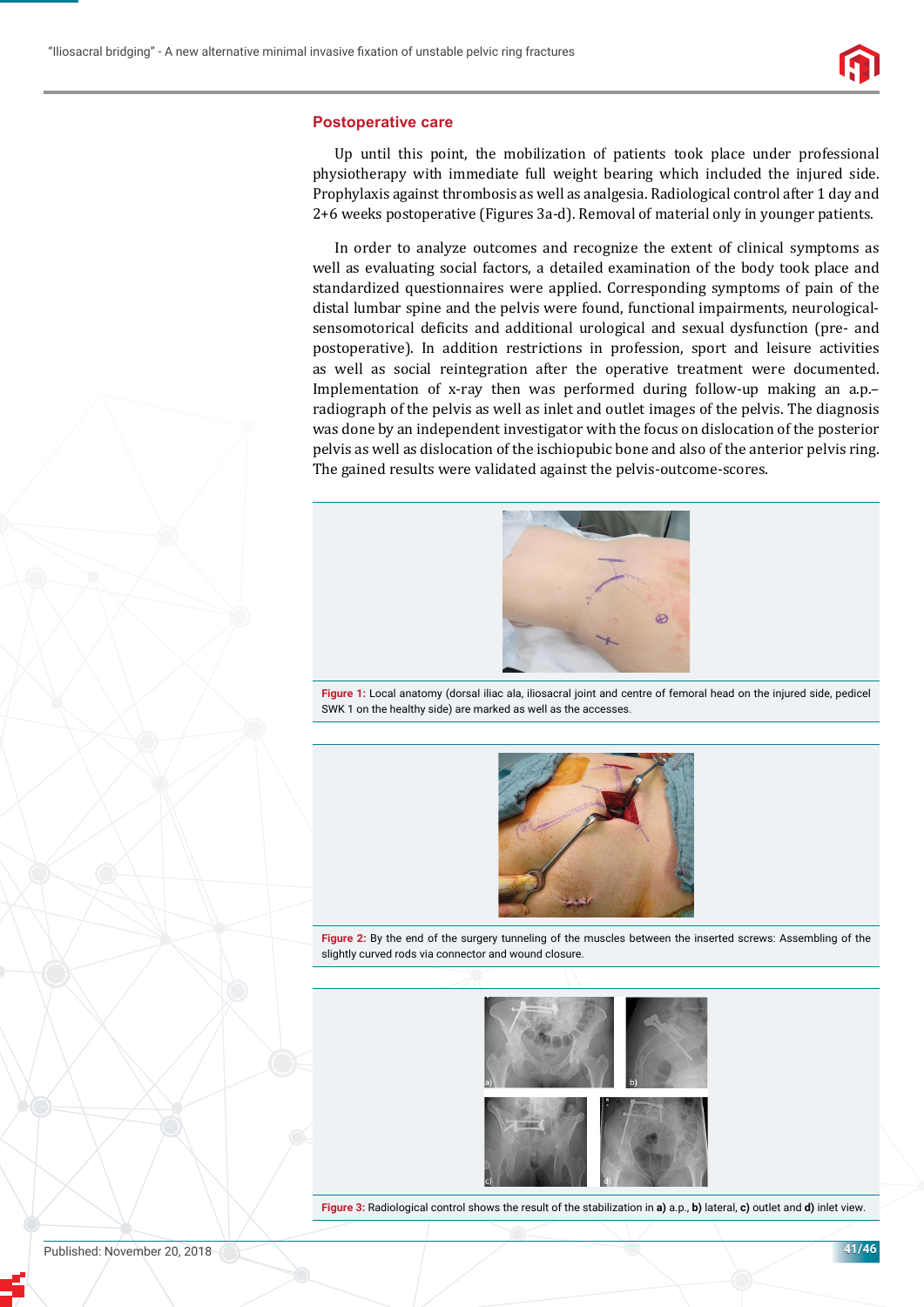

## **Results**

Between 01.07.2014 to 31.07.2016, 12 patients with a pelvis-B-injury classified by AO were treated operatively through monolateral transiliosacral bridging. For a recall study the rate of return was 66,7%. There with the definite collection of patients was 4 masculine and 4 feminine with an age ranging from 25 up to 77 years, having an average age of 51,9 years.

Causes of injury were high-speed and single traumas in 62,5% and 37,5%, respectivley. The average follow-up was 9,9 months. The pelvis fractures were classified by AO standards. With 7 patients it was a  $61-B2.1b2c1$  and with 1 patient it was a 61-B2.1b1c3 fracture (Table 1).

Five patients stated at follow up subsequent no symptoms of pain, while 3 of them complained about pain under light stress. None of them complained about permanent pain in the area of the pelvis and the lumbar spine. Functional deficits were not determined in 4 patients, 2 patients stated light impairments, 1 patient stated marked impairments. Permanent disorders were not discriminated in any patient. Two of them stated light deficits of sensibility in the area of N. cutaneus femoralis lateralis, for 1 female patient was verified a restriction of the active flexion of the right hip joint (power level 4 of 5 by Janda) which had been already present right after the trauma. The same patient complained also about sexual disorder since the operative treatment. In addition, another female patient complained about slight urological deficits, which was a pre-existing problem.

#### **Radiological examination**

With 7 patients the anatomic healing or only minor malposition of the anterior pelvis ring <5mm or of the ischiopubic bone <10mm is registered. One female patient had a bigger malposition of the anterior pelvis ring, although under 10 mm.

#### **Social reintegration**

Six patients recovered without any restrictions post-operation and have returned to their professional life, 2 stated slight restrictions. Five patients were enabled to get back to their former sports and leisure activities, 3 patients have a restricted level of activity, none was obvious restricted or not active at all. The social situation was steady in 7 patients, with 1 patient stated a slight restriction of social activity. All patients denied dependence of external help.

The interpretation of the clinical and radiological analysis analogous to the pelvicoutcome-score brought forward that 2 patients showed an excellent and 2 patient a good result. The other 4 patients achieved sufficient results (Table 2).

| Table 1: Meta-data of 8 patients treated with monolateral iliosacral bridging. |
|--------------------------------------------------------------------------------|
| patients, n (%)                                                                |
| 51.9<br>25-77                                                                  |
| 9,6<br>$8 - 13$                                                                |
| 4(50,0)<br>4(50,0)                                                             |
| 3(37,5)<br>5(62,5)                                                             |
| 7(87,5)<br>1(12,5)                                                             |
|                                                                                |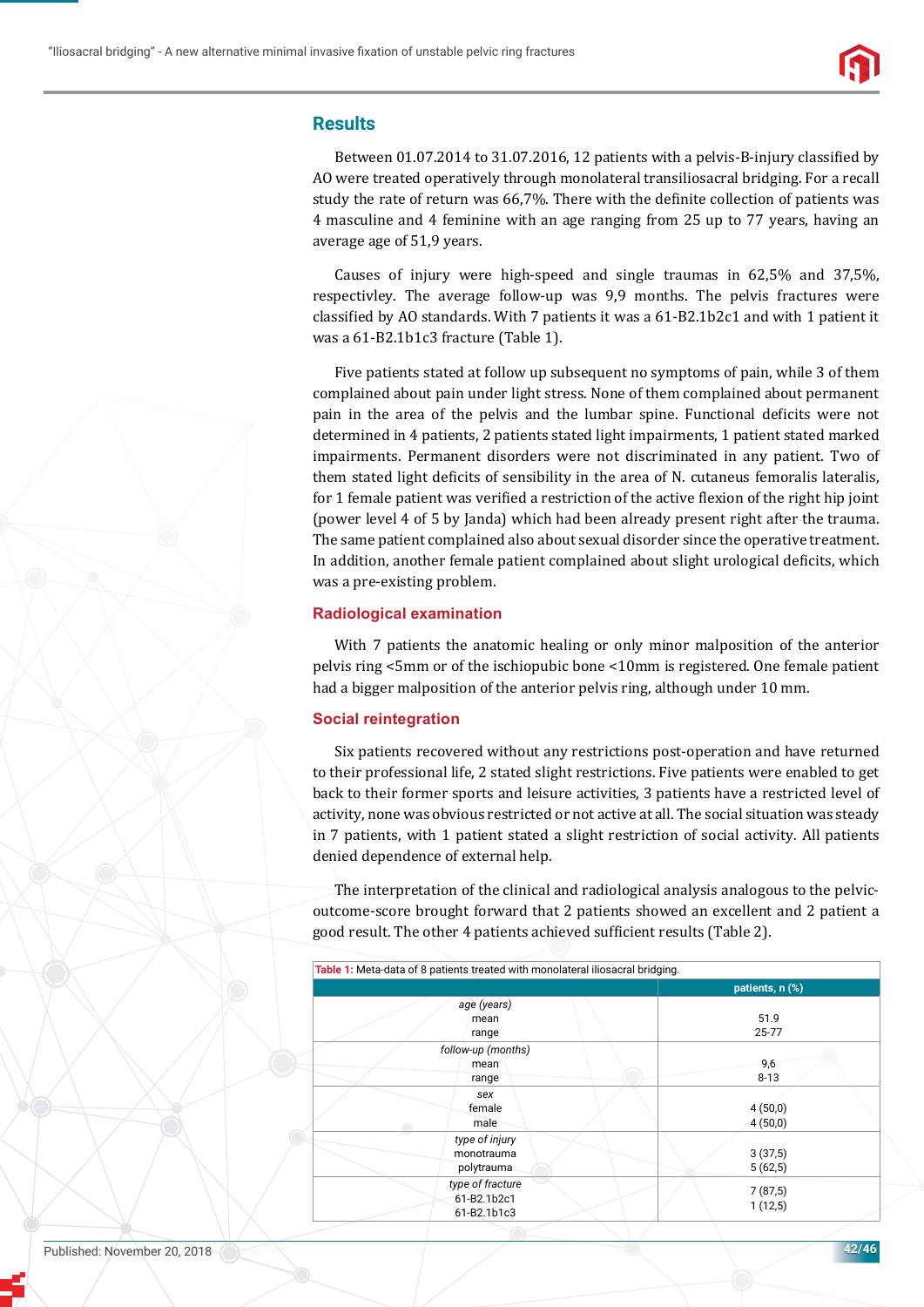

**Table 2:** Pelvic-Outcome-Score and social reintegration of 8 patients after surgical treatment with monolateral iliiosacral bridging and follow-up.

| illiosacial briuging and follow-up.                                                                                                                                                                          |                 |                                |                |                                      |  |
|--------------------------------------------------------------------------------------------------------------------------------------------------------------------------------------------------------------|-----------------|--------------------------------|----------------|--------------------------------------|--|
| <b>Patient</b>                                                                                                                                                                                               |                 | <b>Pelvic-Outcome (points)</b> |                | <b>Social reintegration (points)</b> |  |
|                                                                                                                                                                                                              | <b>Clinical</b> | Radiological                   | <b>Total</b>   |                                      |  |
| 1                                                                                                                                                                                                            | 4               | 3                              | 7              | 3                                    |  |
| 2                                                                                                                                                                                                            | 3               | 3                              | 6              | 3                                    |  |
| 3                                                                                                                                                                                                            | $\overline{2}$  | 3                              | 5              | 2                                    |  |
| $\overline{4}$                                                                                                                                                                                               | $\overline{2}$  | 3                              | 5              | 3                                    |  |
| 5                                                                                                                                                                                                            | $\overline{2}$  | 3                              | 5              | 3                                    |  |
| 6                                                                                                                                                                                                            | $\overline{2}$  | $\overline{2}$                 | 4              | 2                                    |  |
| $\overline{7}$                                                                                                                                                                                               | 4               | 3                              | $\overline{7}$ | 3                                    |  |
| 8                                                                                                                                                                                                            | 3               | 3                              | 6              | $\overline{2}$                       |  |
| Score-results Pelvic-Outcome (points):<br>excellent (7)<br>good(6)<br>adequate (4-5)<br>inadequate (1-3)<br>Score-results social reintegration (points):<br>unchanged (3)<br>restricted (2)<br>disabled (1). |                 |                                |                |                                      |  |

## **Discussion**

The essential aim of the therapy of pelvis ring injuries type B by AO is to be able to provide adequate mobilization of patients under analgesics adapted to full weight bearing. This response plays a decisive role in avoiding secondary complications (pressure ulcers, thrombosis, embolisms, pneumonia), particularly in the elderly. Only when conservative therapeutic methods combination with administration of analgesics and physiotherapies fail, operative therapy is recommended [14-16]. Regular radiological monitoring is also an important factor [17].

Primarily the transiliosacral screw fixation is a relatively simple manageable operative procedure. The common complications of an operation are seen next to the risk of relevant neurological lesions. Additional problems of the procedure are loosening of the implants as a matter of missing rotation stability of the osteosythesis. To increase rotation stability, a double iliosacral screw fixation is postulated [18,21,23]. In this particular case two screws can be inserted into the small implantation corridor parallel or diagonally converging in the SWK 1 or approximated parallel in SWK 1 and SWK 2. The risks for placing screws in the incorrect positions with implantation of two screws are significantly higher. As in operations of the spine also with the screw fixation of sacrum fractures the augmentation of the screw deposit by techniques of cementing can be used [24,25]. Besides the risks and complications that are resting on the prementioned techniques of operations, the problems also are extravasation and embolism caused by cement. Furthermore the cement generally cannot be removed in the case of an infection.

After a successful introduction of kyphoplasty within the spine surgery, the realization of technique was followed also with fractures of the sacrum called sacroplasty. A partly obvious reduction of pain is described by several authors [19,26- 28]. Since the used cements however are often not adequate for the local shear forces, the achievement of stabilization of the fracture is at least doubtful. Also with this method, the question next to the common operation risks are how it is going to be dealt with the applied cement in case of infection or cement extravasation [29].

With the so called "open-book"-injuries exclusively isolated ventral techniques are broadly practiced. With dorsoventral osseous injuries or dorsal fragmentations of the Os sacrum can be done an additional ventral stabilization of the anterior pelvis ring (usually pubis bone) by the use of a plate or percutaneous by use of a lokal "creeping screw" besides the dorsal stabilization of the sacrum fracture e.g. through a sacroiliac joint screw in order to increase stability. Based on an additional operative access, the risk for corresponding complications including required change of the patient's position and the time of operation are increased.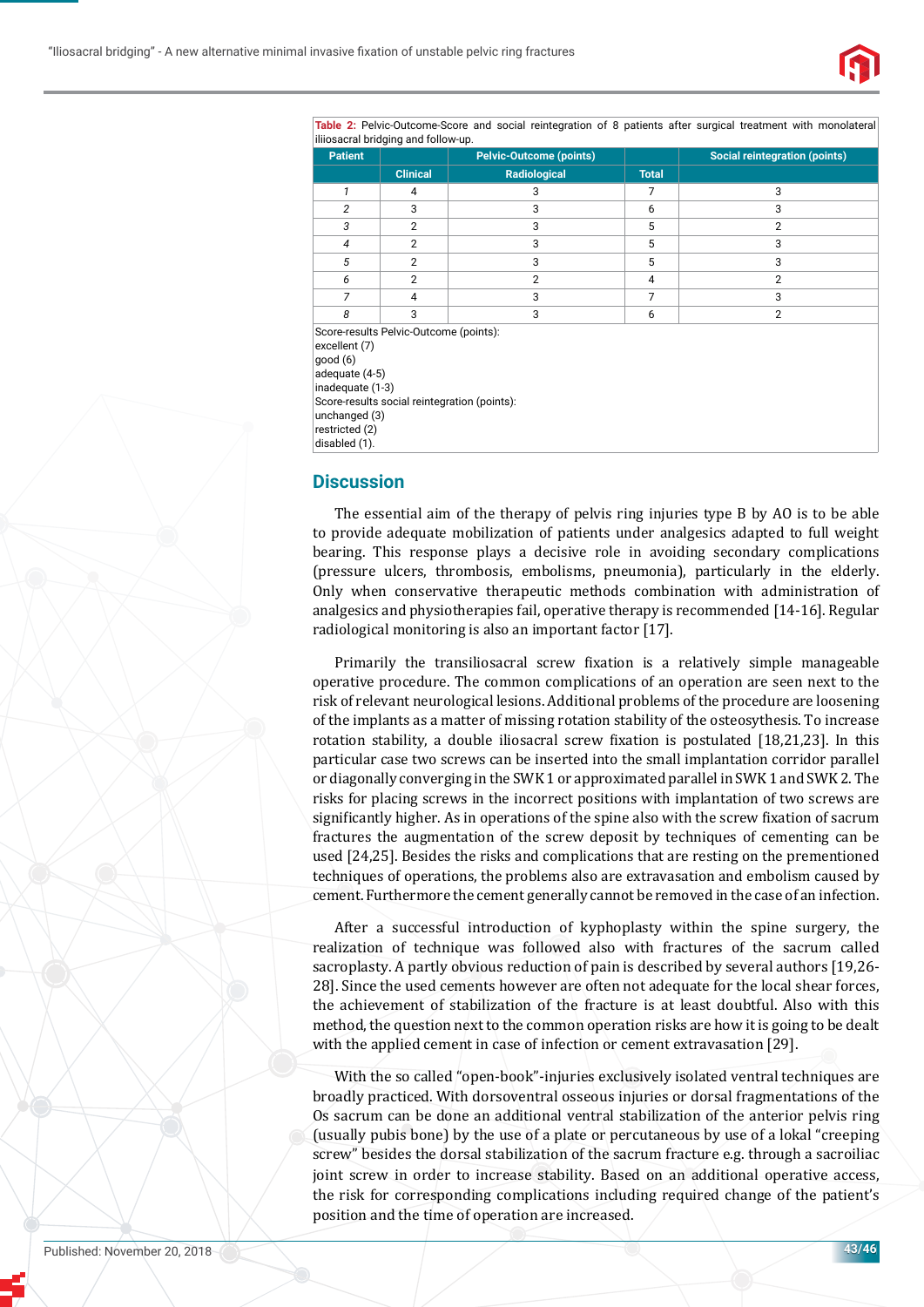

From our perspective, the following advantages emerge out of our introduced procedure: "iliosacral bridging" reaches also rotation stability as well as the usage of two SI-screws. Against the horizontal implantation of these two screws our screw is lying distinctly further away from the additional longitudinal support, with the result that both the rotation lever and horizontal powers of lever can be neutralized obviously stronger. This applies even more obviously when both SI-screws one above the other are converging in SWK 1 or are arranged in SWK 1 and 2 parallel vertical one above the other and here in the case of horizontal forces rather function like a door hinge. The horizontal assembly of the rod behind the screw SWK 1 is also possible with sacrum dysplasia. As well as the implantation of iliosacral (SI-) screws, the implantation of osteosythesis materials within the "iliosacral bridging" is minimally invasive. Also without the use of increased cements, the mobilization of patients under full stress/ weight bearing was possible. In our opinion this is due to the horizontal positioning of the implanted materials but also the screw fixations that obviously higher the total length of the fixing screws (approx.  $90 \text{ vs. } 180 \text{ vs. } 260 \text{ mm}$ ) concerning the young as well as the elderly patients which were operated in the described way. Supplementary ventral stabilizations were not necessary yet.

That way the "iliosacral bridging" with a still minimal invasive operation technique including slightly bigger accesses gives reason to expect a significant increase of stability. An intraoperative change of position, which is partly necessary within the dorsoventral procedure, is excluded.

A control of the osteosynthesis via a finite elements model as well as a biomechanical cadaveric study to control stability of described osteosynthesis are in progress.

#### **Conclusion**

The "iliosacral bridging" we have introduced in the present study provides evidence of an expected increased stability of the pelvis after B-injuries. One potential explanation may be related to the horizontal assembly of the osteosynthesis (transiliosacral screw and iliosacral dorsal internal ϐixation rod), which acts better against the injury associated flexural forces than the vertical ordered screws. In addition, the obviously higher total length of the fixing screws compared to isolated transiliosacral screws to obtain a higher stability may also contribute. The described osteosynthesis also allowed an adapted full weight bearing response, with no required change of the patient's position during the operation as well as minimal invasive incisions. *The evidence level of the study is IV*.

#### **Ethical approval**

This article does not contain any studies with human participants or animals performed by any of the authors.

#### **References**

- 1. Gilliland MD, Ward RE, Barton RM, Miller PW, Duke JH. Factors affecting mortality in pelvic fractures. J Trauma 1982; 22: 691-693. **Ref.:** https://goo.gl/MkAo1t
- 2. Keller JM, Sciadini MF, Sinclair E, O'Toole RV. Geriatric trauma demographics, injuries, and mortality. J Orthop Trauma. 2012; 26: e161-e165. **Ref.:** https://goo.gl/2tmKuj
- 3. Rommens PM, Hofmann A. Comprehensive classification of fragility fractures of the pelvic ring: Recommendations for surgical treatment. Injury. 2013; 44: 1733-1744. **Ref.:** https://goo.gl/6Jo4xn
- 4. Sullivan MP, Baldwin KD, Donegan DJ, Mehta S, Ahn J. Geriatric fractures about the hip: divergent patterns in the proximal femur, acetabulum, and pelvis. Orthopedics. 2014; 37: 151-157. **Ref.:** https://goo.gl/27u3TS
- 5. Frick H, Leonhardt H, Starck D. Taschenlehrbuch der gesamten Anatomie I. Allgemeine Anatomie. Spezielle Anatomie I. Extremitäten, Rumpfwand, Kopf, Hals. Mit Schlüssel zum Gegenstandskatalog. 4. Auflage ed. Stuttgart: Thieme 1992;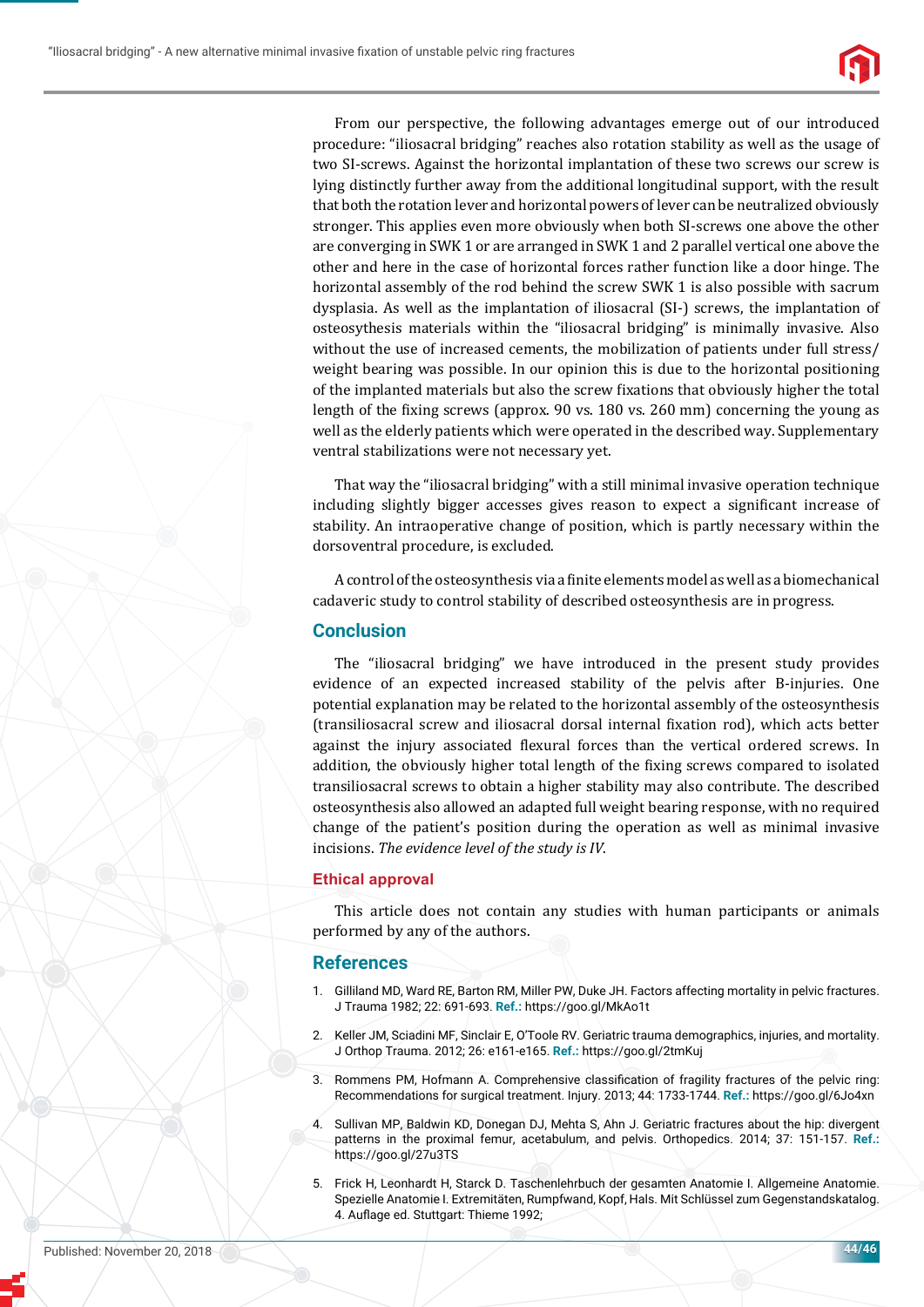

- 6. Galbraith JG, Butler JS, Blake SP, Kelleher G. Sacral insufficiency fractures: an easily overlooked cause of back pain in the ED. Am J Emerg Med 2011; 29: 359-356. **Ref.:** https://goo.gl/95dD72
- 7. White JH, Hague C, Nicolaou S, Gee R, Marchinkow LO, et al. Imaging of sacral fractures. Clin Radiol 2003; 58: 914-921. **Ref.:** https://goo.gl/EXMwzq
- 8. Cabarrus MC, Ambekar A, Lu Y, Link TM. MRI and CT of insufficiency fractures of the pelvis and the proximal femur. AJR Am J Roentgenol. 2008; 191: 995-1001. **Ref.:** https://goo.gl/iNyzzz
- 9. Ahovuo JA, Kiuru MJ, Visuri T. Fatigue stress fractures of the sacrum: diagnosis with MR imaging. Eur Radiol. 2004; 14: 500-505. **Ref.:** https://goo.gl/j3WRZK
- 10. Pohlemann T, Gansslen A, Tscherne H. [Fracture of the sacrum]. Unfallchirurg. 2000; 103: 769-786.
- 11. Denis F, Davis S, Comfort T. Sacral fractures: an important problem. Retrospective analysis of 236 cases. Clin Orthop Relat Res. 1988; 227: 67-81. **Ref.:** https://goo.gl/oFzSa6
- 12. Koo H, Leveridge M, Thompson C, Zdero R, Bhandari M, et al. Interobserver reliability of the youngburgess and tile classification systems for fractures of the pelvic ring. J Orthop Trauma. 2008; 22: 379-384. **Ref.:** https://goo.gl/FdTrAh
- 13. Tile M. Fractures of the pelvis and acetabulum. 2nd ed. Baltimore: Williams & Wilkins. 1995;
- 14. Giannoudis PV, Tzioupis CC, Pape HC, Roberts CS. Percutaneous fixation of the pelvic ring: an update. J Bone Joint Surg Br. 2007; 89: 145-154. **Ref.:** https://goo.gl/ugZ9fC
- 15. Grubor P, Milicevic S, Biscevic M, Tanjga R. Selection of treatment method for pelvic ring fractures. Med Arh. 2011; 65: 278-282. **Ref.:** https://goo.gl/fg9Fpp
- 16. Mendel T, Noser H, Wohlrab D, Stock K, Radetzki F. The lateral sacral triangle--a decision support for secure transverse sacroiliac screw insertion. Injury. 2011; 42: 1164-1170. **Ref.:** https://goo.gl/BYkYk2
- 17. Babayev M, Lachmann E, Nagler W. The controversy surrounding sacral insufficiency fractures: to ambulate or not to ambulate? Am J Phys Med Rehabil. 2002; 79: 404-409. **Ref.:** https://goo.gl/5BaEo9
- 18. Matta JM, Saucedo T. Internal fixation of pelvic ring fractures. Clin Orthop Relat Res. 1989; (242): 83-97. **Ref.:** https://goo.gl/pyS5f9
- 19. Mears SC, Sutter EG, Wall SJ, Rose DM, Belkoff SM. Biomechanical comparison of three methods of sacral fracture fixation in osteoporotic bone. Spine (Phila Pa 1976) 2010; 35: E392-E395. Ref.: https://goo.gl/BL36ZJ
- 20. Routt ML, Jr., Simonian PT, Agnew SG, Mann FA. Radiographic recognition of the sacral alar slope for optimal placement of iliosacral screws: a cadaveric and clinical study. J Orthop Trauma. 1996; 10: 171-177. **Ref.:** https://goo.gl/yE2LAc
- 21. Carlson DA, Scheid DK, Maar DC, Baele JR, Kaehr DM. Safe placement of S1 and S2 iliosacral screws: the "vestibule" concept. J Orthop Trauma. 2000; 14: 264-269. **Ref.:** https://goo.gl/rfuBAW
- 22. Tosounidis T, Kanakaris N, Nikolaou V, Tan B, Giannoudis PV. Assessment of Lateral Compression type 1 pelvic ring injuries by intraoperative manipulation: which fracture pattern is unstable? Int Orthop. 2012; 36: 2553-2558. **Ref.:** https://goo.gl/YUACk3
- 23. van Zwienen CM, van den Bosch EW, Snijders CJ, Kleinrensink GJ, van Vugt AB. Biomechanical comparison of sacroiliac screw techniques for unstable pelvic ring fractures. J Orthop Trauma. 2004; 18: 589-595. **Ref.:** https://goo.gl/uFxqzv
- 24. Wahnert D, Raschke MJ, Fuchs T. Cement augmentation of the navigated iliosacral screw in the treatment of insufficiency fractures of the sacrum: a new method using modified implants. Int Orthop. 2013; 37: 1147-1150. **Ref.:** https://goo.gl/huSi7G
- 25. Yu BS, Yang ZK, Li ZM, Zeng LW, Wang LB, et al. Which is the preferred revision technique for loosened iliac screw? A novel technique of boring cement injection from the outer cortical shell. J Spinal Disord Tech. 2011; 24: E49-E56. **Ref.:** https://goo.gl/LLbNyp
- 26. Frey ME, DePalma MJ, Cifu DX, Bhagia SM, Carne W, et al. Percutaneous sacroplasty for osteoporotic sacral insufficiency fractures: a prospective, multicenter, observational pilot study. Spine J. 2008; 28: 367-373. **Ref.:** https://goo.gl/3nKGW6
- 27. Shah RV. Sacral kyphoplasty for the treatment of painful sacral insufficiency fractures and metastases. Spine J. 2012; 12: 113-120. **Ref.:** https://goo.gl/Jv47Pq
- 28. Trouvin AP, Alcaix D, Somon T, Zarnitsky C. Analgesic effect of sacroplasty in osteoporotic sacral fractures: a study of six cases. Joint Bone Spine. 2012; 79: 500-503. **Ref.:** https://goo.gl/HvHbBp